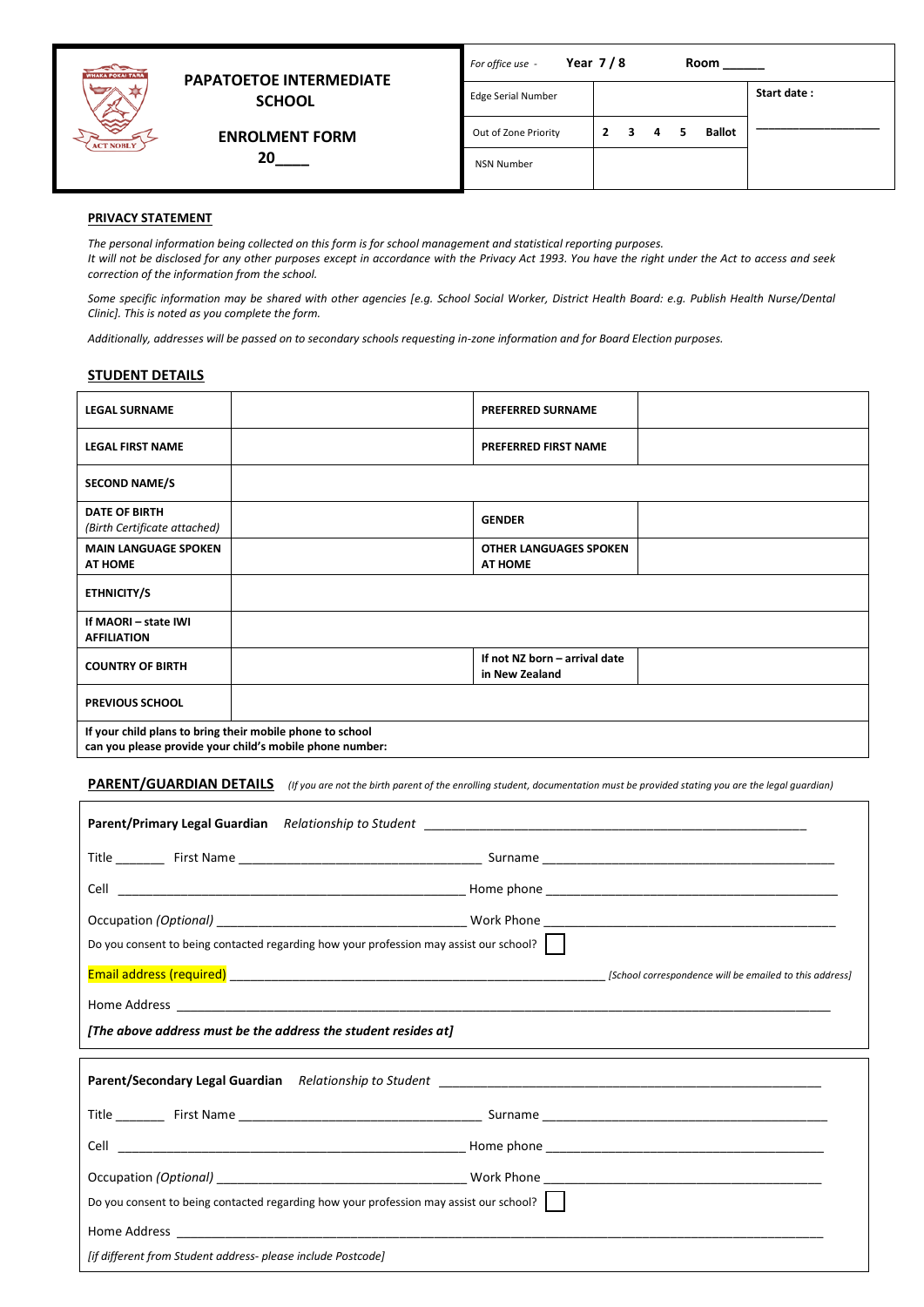**-2-**

# **EMERGENCY CONTACTS – (Other than parent/legal guardian)**

| <b>Emergency Contact Details</b> |  |
|----------------------------------|--|
|                                  |  |
|                                  |  |
|                                  |  |
| <b>Emergency Contact Details</b> |  |
|                                  |  |

**ADDRESS OF CONVENIENCE –** *Use of false addresses or 'addresses of convenience', if discovered, risk having their children/ren's enrolment cancelled.* 

*In the case of an emergency or if a child is needing to be collected from school – if we are unable to contact* any of the people listed the school will contact - Medical Professional or the Police or Oranga Tamariki.

| Does your child have or have had a sibling at Papatoetoe Intermediate School?                                                 | Yes   | No |  |  |  |
|-------------------------------------------------------------------------------------------------------------------------------|-------|----|--|--|--|
| If yes, please state the sibling who most recently attended/s Papatoetoe Intermediate School and the house they belong/ed to: |       |    |  |  |  |
|                                                                                                                               |       |    |  |  |  |
| Does your child play an instrument as part of the Tironui Trust                                                               | . Yes | No |  |  |  |

## **ACCESS/PROTECTION ORDERS**

| Is anyone denied access to your child :                                                                      | Yes | No |
|--------------------------------------------------------------------------------------------------------------|-----|----|
| Is there a Protection Order in place:                                                                        | Yes | No |
| Relevant documents attached:                                                                                 | Yes | No |
| If 'yes' to either 'access denial' or 'protection order' please state who and supply any relevant documents: |     |    |
|                                                                                                              |     |    |
|                                                                                                              |     |    |
| <b>PLEASE NOTE - We cannot restrict access to legal guardians without a court order.</b>                     |     |    |

## **STUDENTS WHO ARE NOT NEW ZEALALND CITIZENS**

|                                             | Students who are NOT New Zealand Citizens OR are Students of Migrant legal guardians Please supply passport and any other<br>relevant documents |     |  |     |  |    |                        |                           |  |     |  |    |  |
|---------------------------------------------|-------------------------------------------------------------------------------------------------------------------------------------------------|-----|--|-----|--|----|------------------------|---------------------------|--|-----|--|----|--|
| N.Z. Citizen                                |                                                                                                                                                 | Yes |  | No  |  | 0R |                        | <b>Permanent Resident</b> |  | Yes |  | No |  |
| Student Permit and expiry date<br>OR        |                                                                                                                                                 |     |  | Yes |  | No | Expires on -           |                           |  |     |  |    |  |
| Legal Guardians Work Permit and expiry date |                                                                                                                                                 |     |  | Yes |  | No | Expires on -           |                           |  |     |  |    |  |
| Student has Refugee Status                  |                                                                                                                                                 |     |  | Yes |  | No | Please supply document |                           |  |     |  |    |  |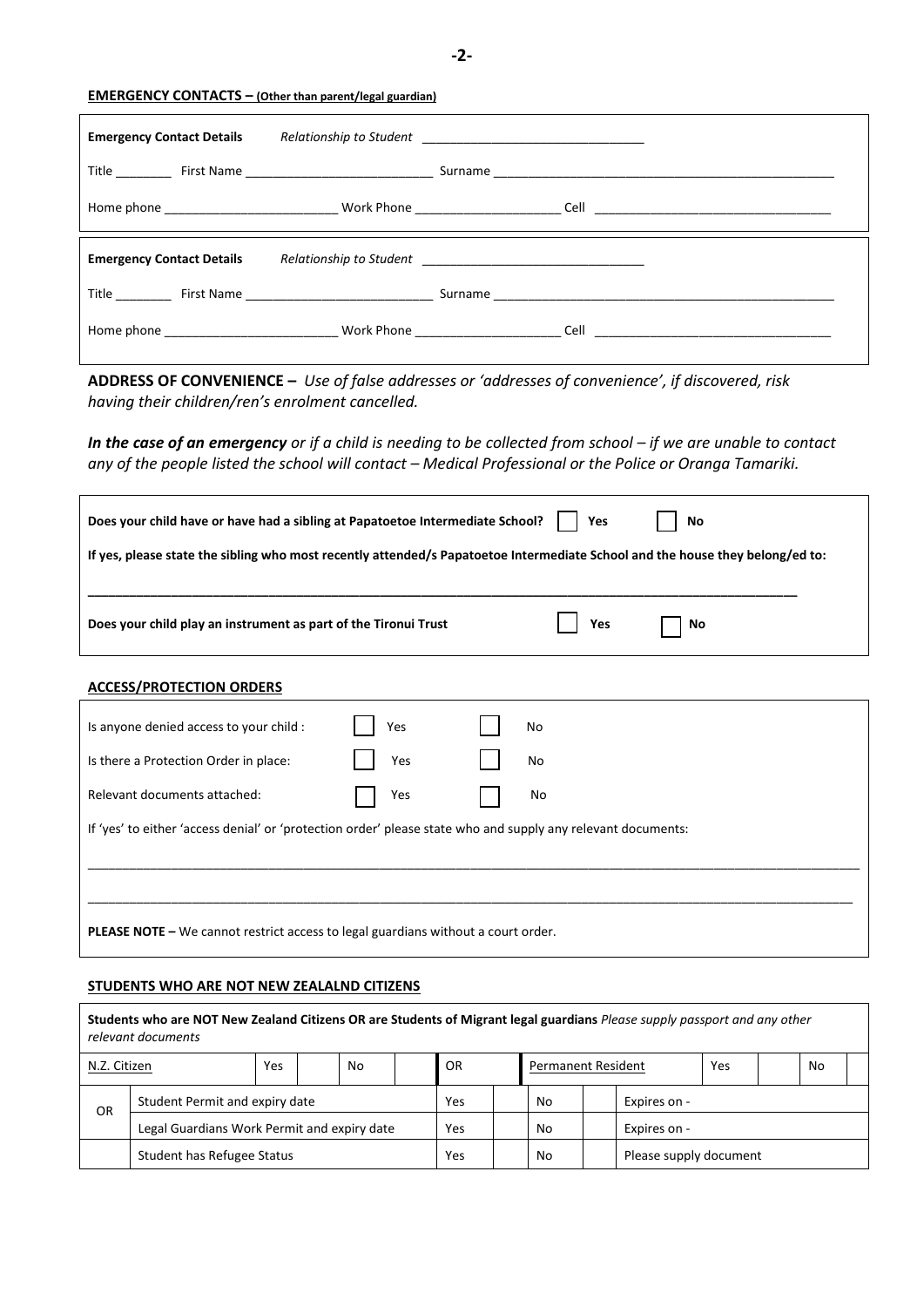#### **MEDICAL**

| <b>Medical Details</b>                                                                                                                                                                    |
|-------------------------------------------------------------------------------------------------------------------------------------------------------------------------------------------|
| Medical Conditions and associated procedures [if any]                                                                                                                                     |
|                                                                                                                                                                                           |
| Severity of the above medical condition: Please tick<br><b>Contact Caregivers</b><br>Moderate risk<br><b>Emergency Care required</b><br>Low risk                                          |
| Other                                                                                                                                                                                     |
| Please supply details of any condition that may call for special steps to be taken                                                                                                        |
|                                                                                                                                                                                           |
| Vaccination Notification<br>Copy of Well Being Booklet or letter from Doctor showing that your child has been immunised with the<br>MMR Vaccination and that immunisations are up to date |

#### **MEDICAL PERMISSIONS**

| <b>REQUEST</b>                                                           | <b>YES</b> | <b>NO</b> |
|--------------------------------------------------------------------------|------------|-----------|
| Can we administer Paracetamol if required?                               |            |           |
| Can we administer First Aid?                                             |            |           |
| Can we seek appropriate Medical Assistance if required [e.g. ambulance]? |            |           |

#### **OTHER PERMISSIONS**

- *We request permission for medical information to ensure safety and medical management for your child.*
- *We request permission to gather and share custody and legal orders with specified school staff to ensure the safety of your child.*
- *From time to time the school publishes student work and images/videos of students engaged in activities connected with the school.*

*This is for educational purposes and to promote the school within the wider community and may be in print [school newsletters or local newspaper], on the school website or online.*

*Students will only be identified by their first name and/or a year at school and/or class as appropriate. If a child's caregiver(s) object to a particular image or example of work published by the school they can contact the school to decide whether it should be removed.*

### *Declaration*

*I authorise Papatoetoe Intermediate School to publish [in print or online] images/video of the named student, as well as any work that she/he may create at school.* 

*I agree that this consent shall continue until I withdraw my consent by notice to the school or the student permanently leaves the school, whichever is sooner.* 

| Ves |  | Nο |
|-----|--|----|
|-----|--|----|

 *I understand that Papatoetoe Intermediate School does not accept responsibility for loss or damage to personal property (either my child's property or damage to other people's property caused by my child) and that it is my responsibility to check my own insurance policy.* 

|  | ۷ρς |  |  | Nο |
|--|-----|--|--|----|
|--|-----|--|--|----|

- Papatoetoe Intermediate School provides digital learning for all students via Google Apps for Education. Through our *online classrooms, your child is able to access their learning from home in the event of a Lockdown or illness. G-suite (Google) accounts are created for all students upon enrolment. In addition, for educational purposes, teachers may ask students to use their Google logins to create accounts or download apps outside of the core Google suite and from 3rd parties. I agree for my child to have a google account created and to access the school's internet. Yes No*
- *I agree to supporting my child to follow the rules and expectations at Papatoetoe Intermediate School. These include – Behaviour, Uniform, Digital Technology, School Environment and Property.*